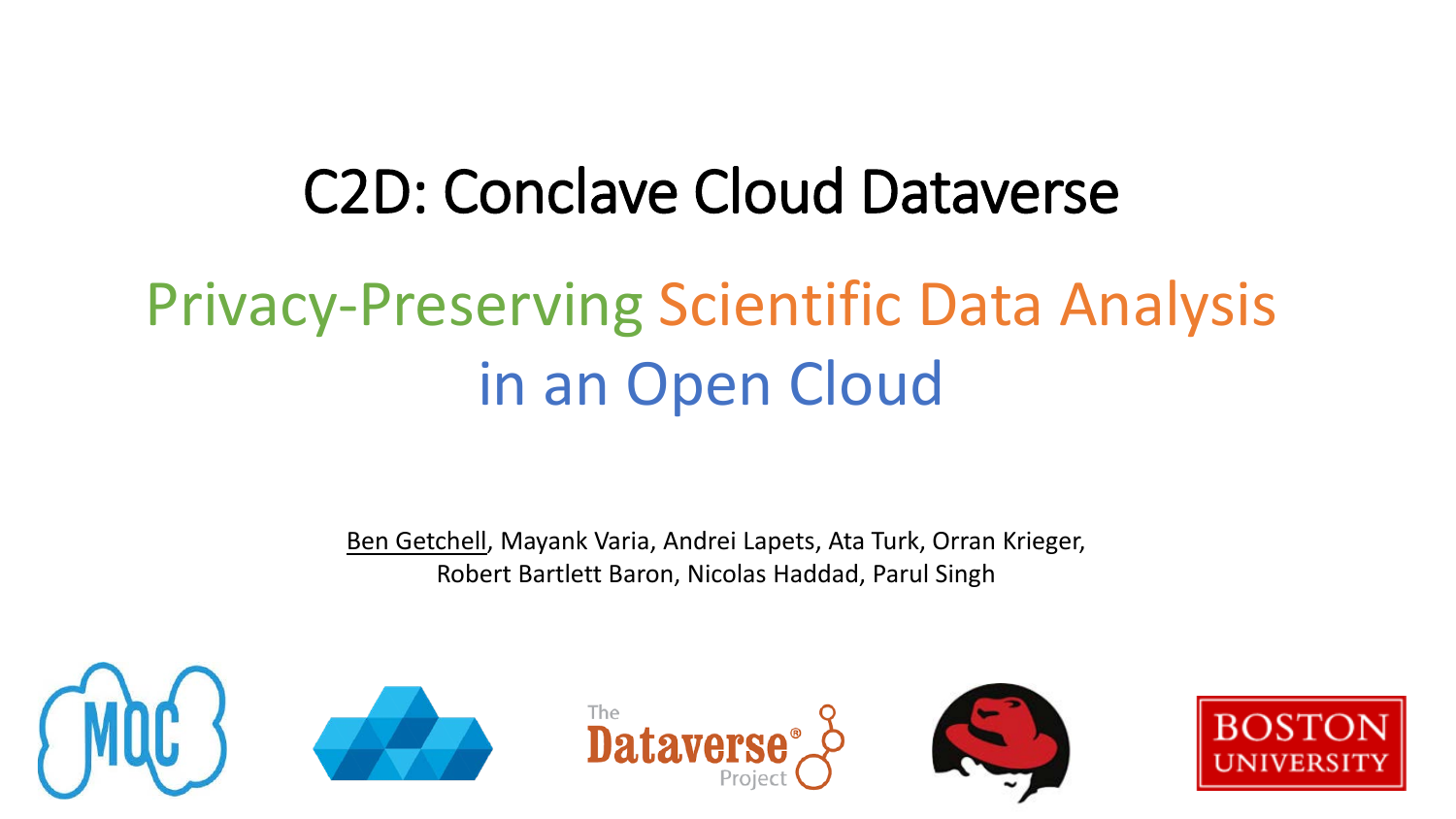### C2D Use Cases:

- **Tier-1 trauma centers** in Boston **want to join reports about cases they service without revealing any patient data**
	- E.g. how many trauma cases they serviced during the marathon bombing
- **Researchers in hospitals** want to **pool data across multiple hospitals about rare diseases without revealing patient data**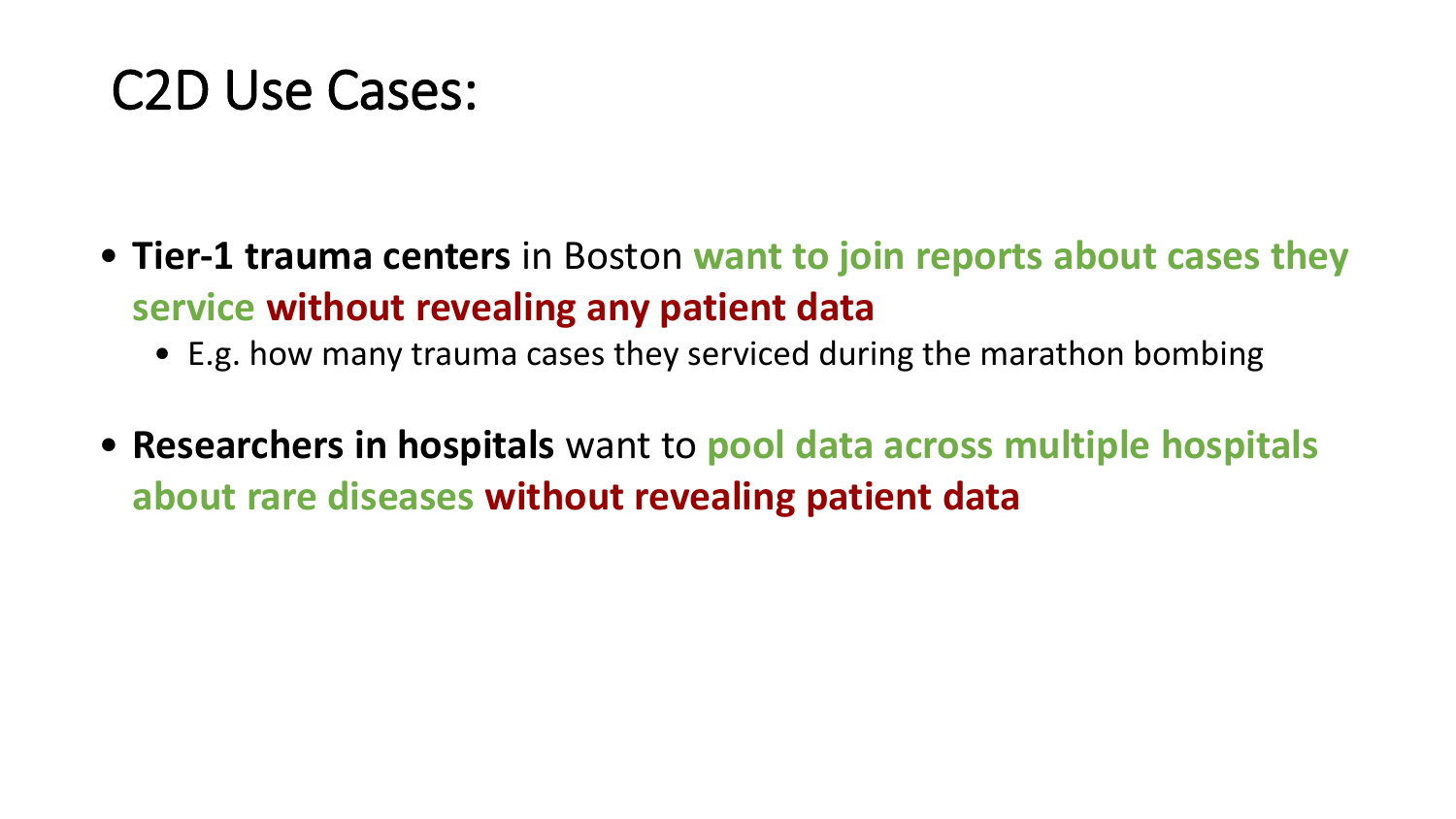### **Sharing data Protecting data**

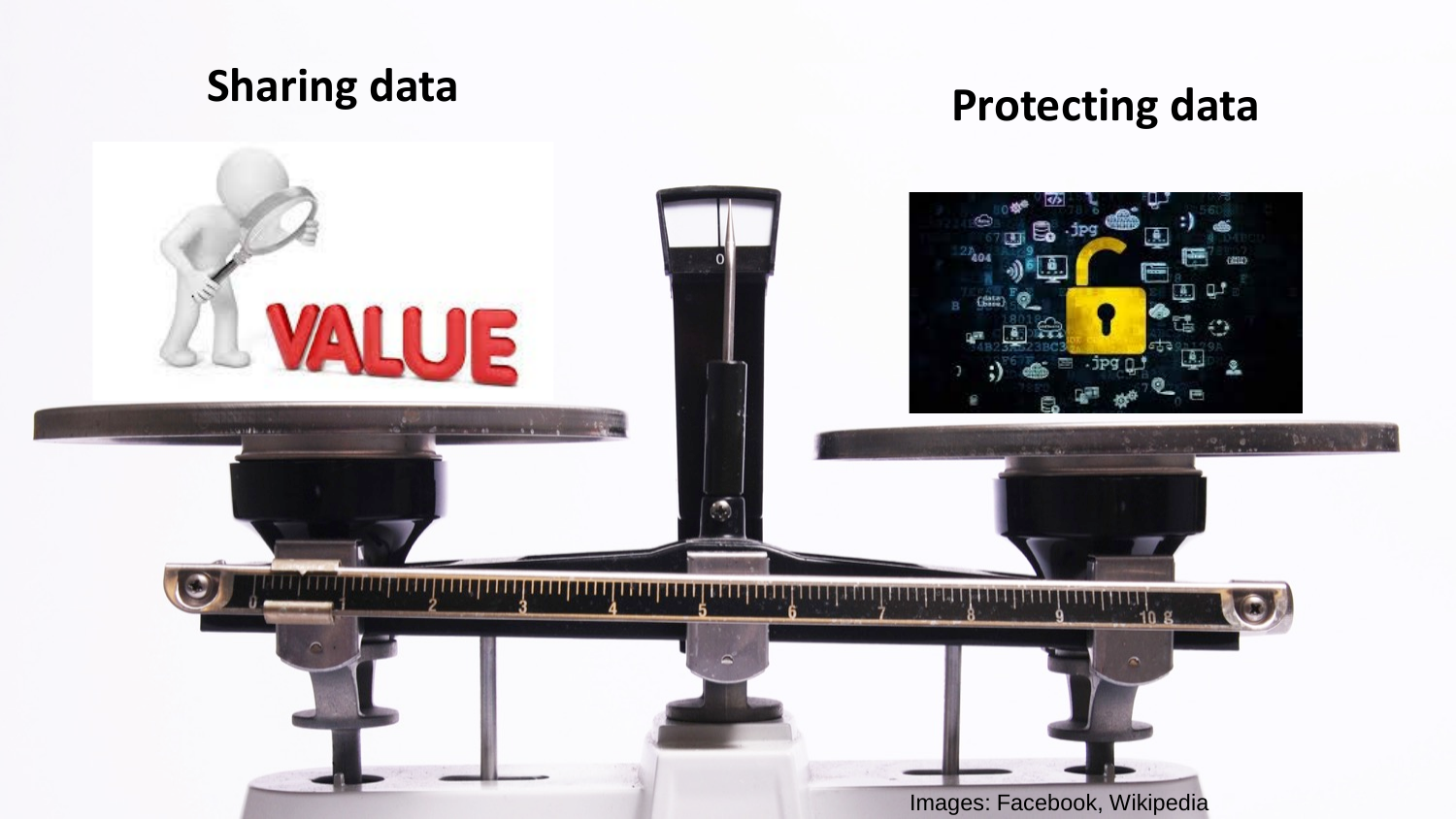### Secure Multiparty Computation (MPC):

- **Securely** compute and analyze data with collaborators.
- Each contributor's data is never shared in the clear **with anyone.**

**and**

• Only the result of the computation is revealed.



#### **Sharing data Protecting data**

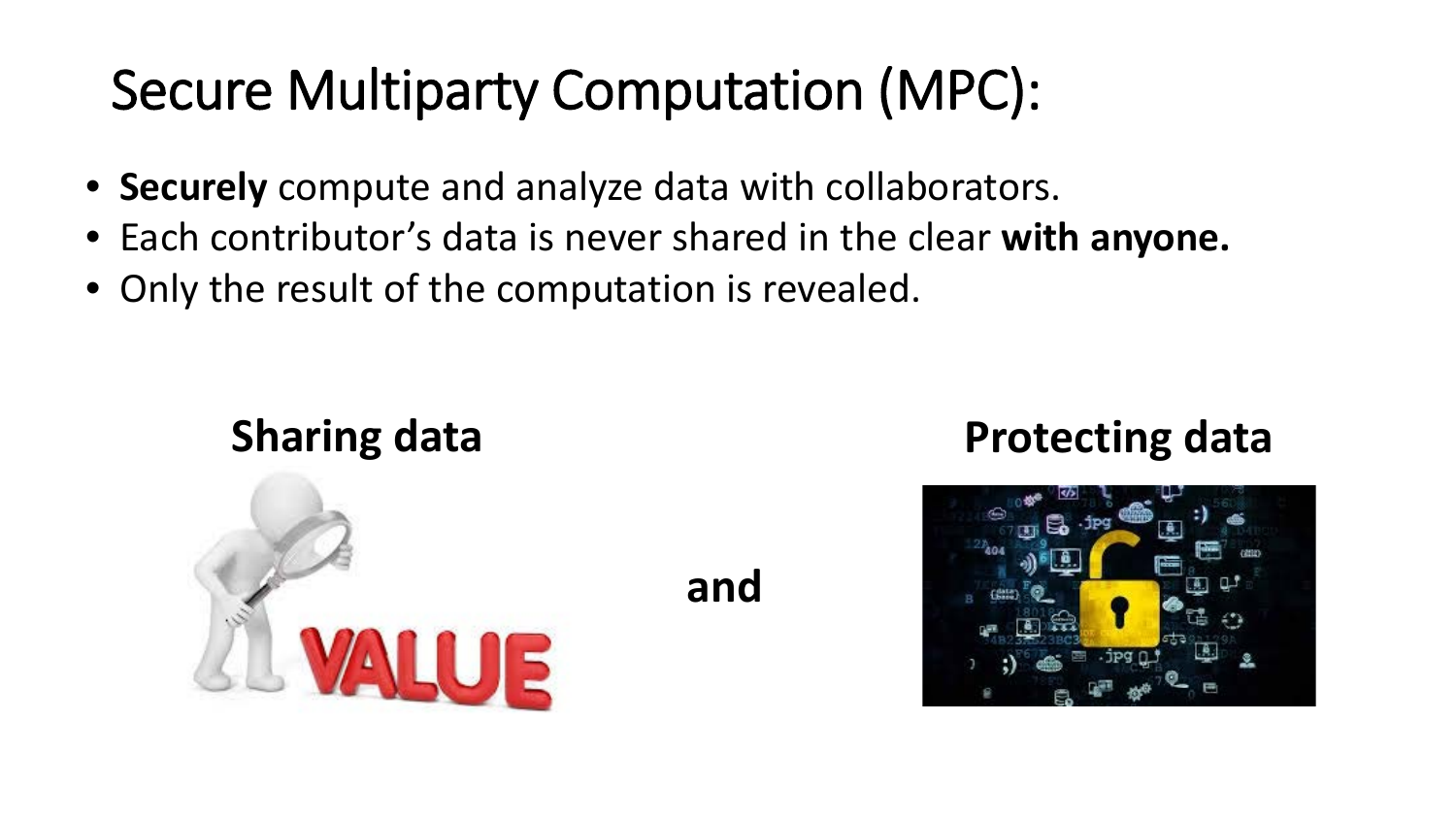Privacy-Preserving Scientific Data Analysis in an Open Cloud



- Open-source platform for data repositories
- Mechanisms to control access
- Incentives to share and credit use of data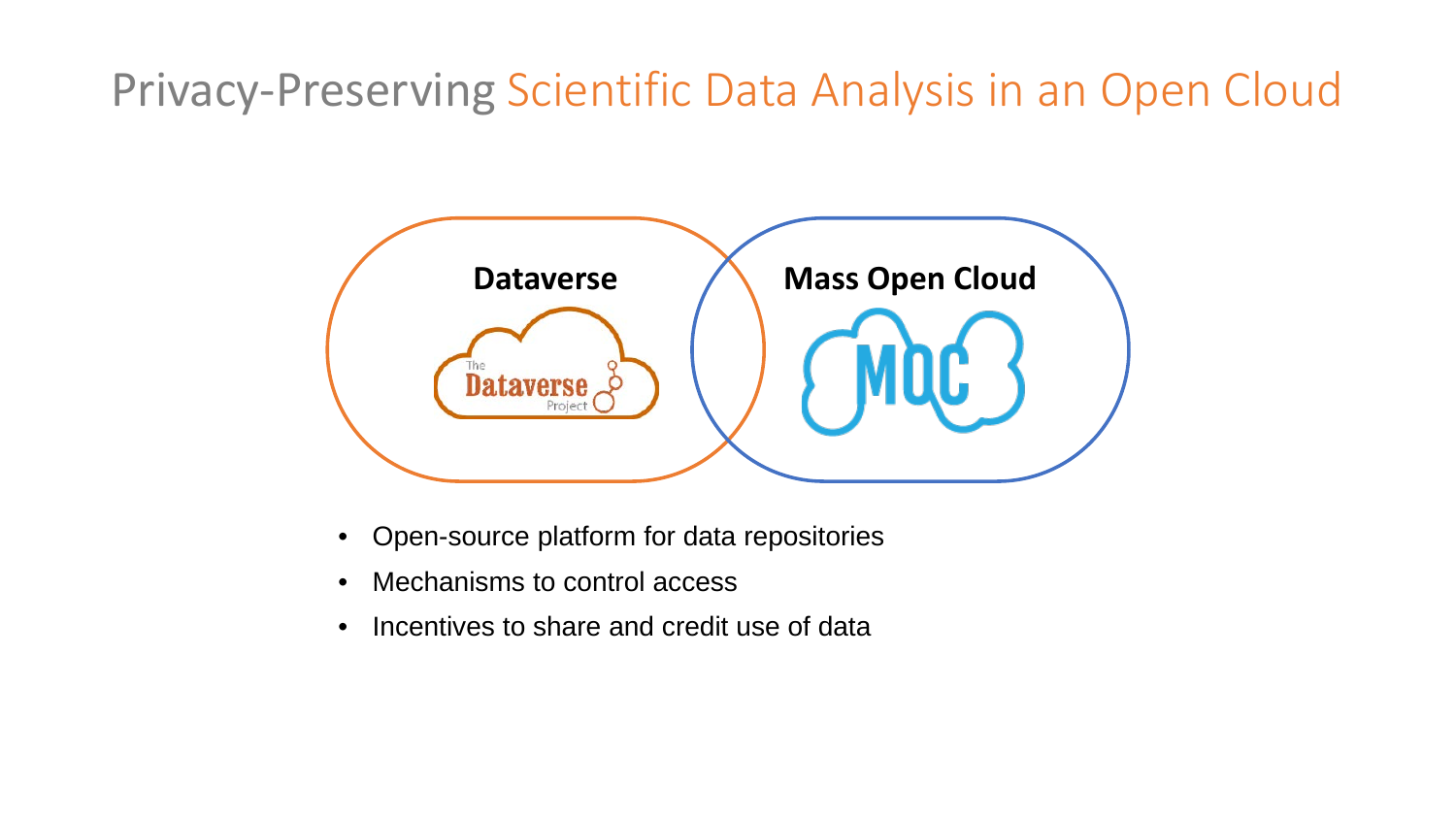Privacy-Preserving Scientific Data Analysis in an Open Cloud

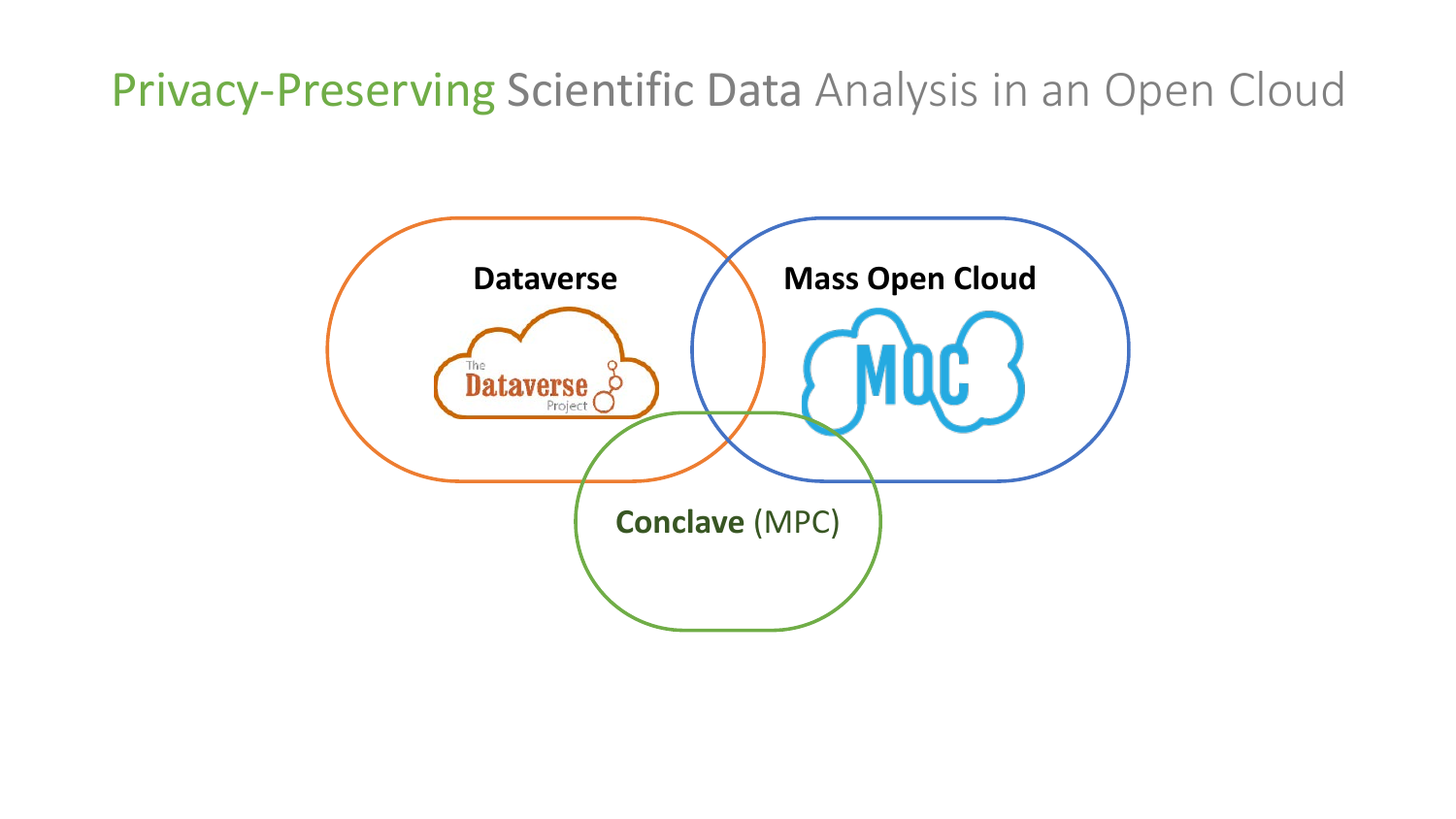## Conclave: scalable MPC

### • **Relational workflows**

• SQL-like query language

#### • **Minimize MPC**

• Automatically determine local and MPC barriers

#### • **Currently**:

- Connects to existing backend data stacks (e.g. Spark)
- Scales 4 magnitude higher than most MPC engines (~100GB range)
- Code at<https://github.com/cici-conclave>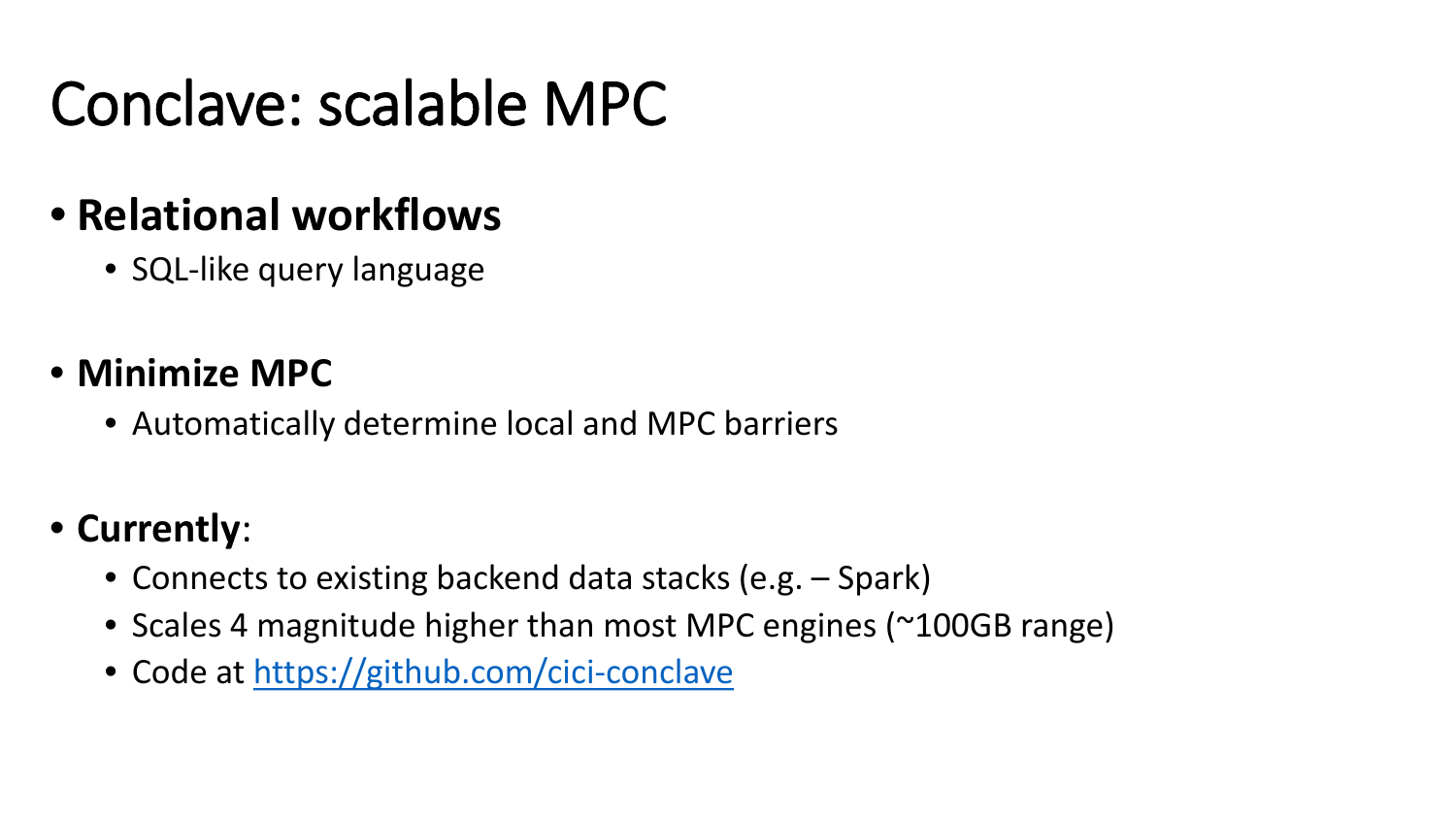## The C2D framework



#### • **Runs on containers**

- Each container stores data owned by a single project
- Containers never share data with one other, and are deleted when a computation terminates

### • **OpenShift / K8s**

Pods are spawned for computations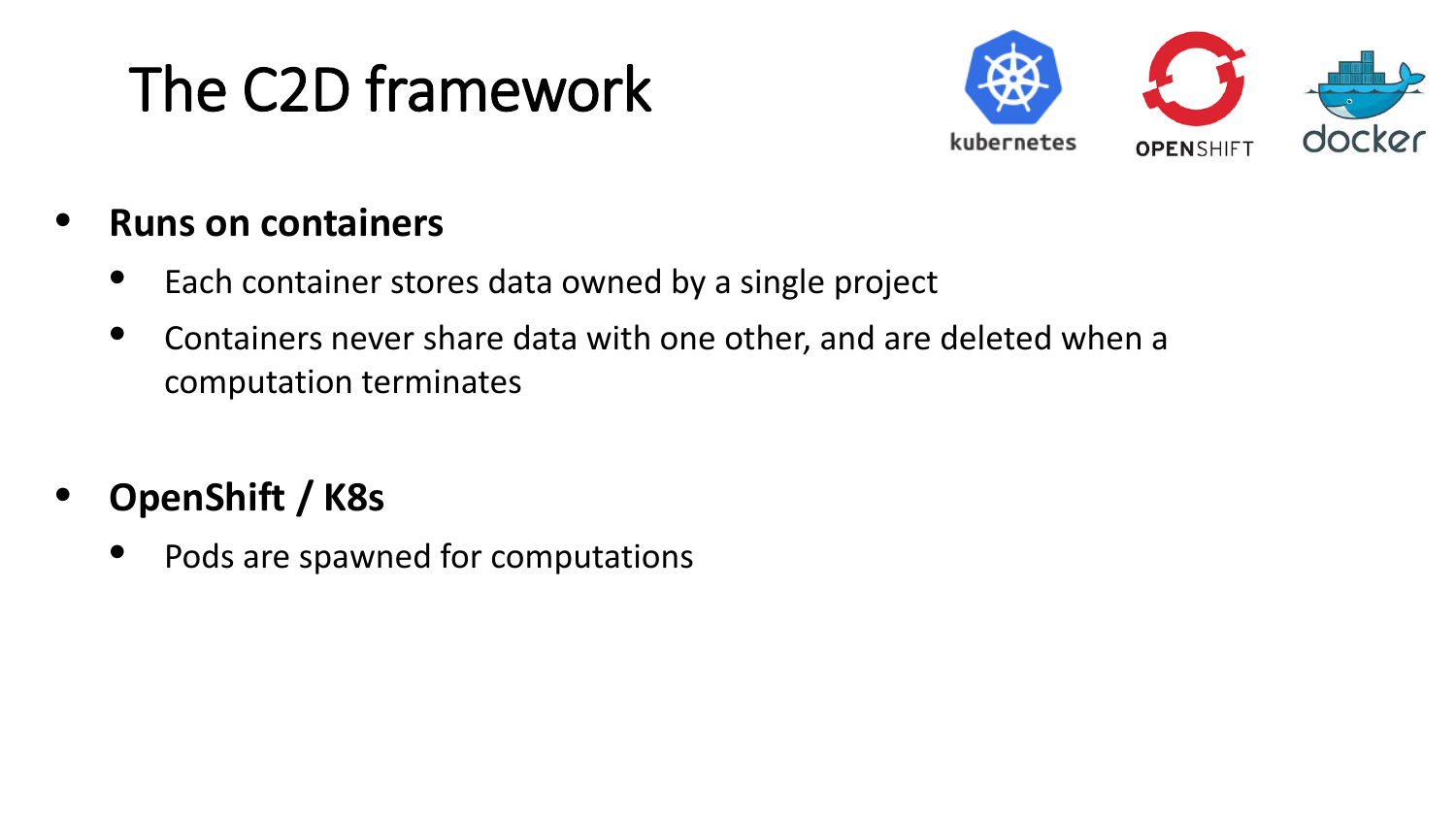### The C2D framework

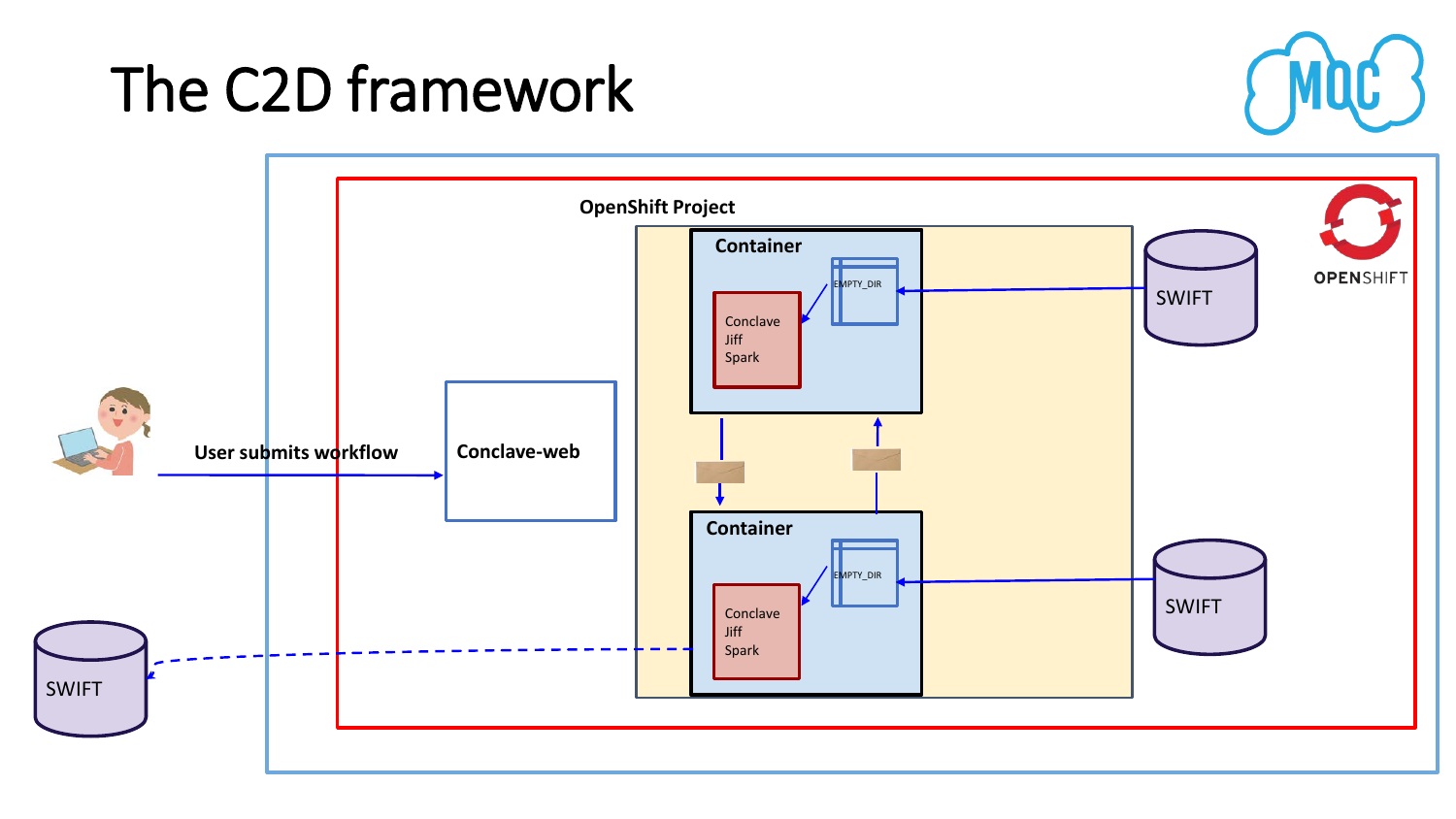## Ongoing work:

#### • **Privacy engine**

• Allow data owners to restrict which kinds of computations can be run on their data

#### • **Dataverse integration**

- Currently using Swift
- **Computations across OpenShift deployments**
	- Pods with a user's data will only be run on a deployment associated with that user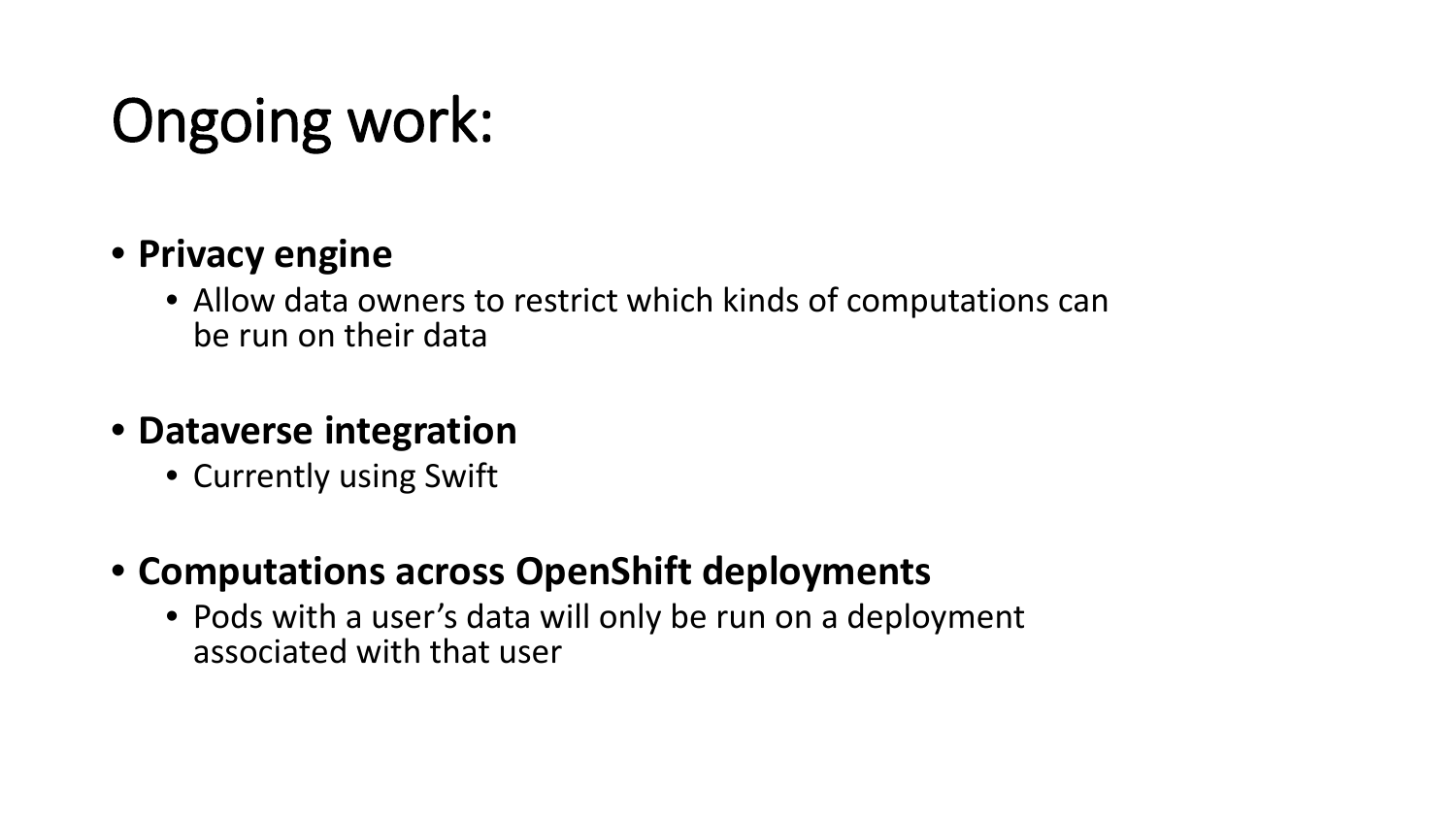# Summing up

#### • **MPC can alter the way we do data science**

- No need to choose between data sharing and privacy
- Unique insights for social good

#### • **C2D on the MOC can do this**

- Brings MPC to where the data already lives
- Separate cryptographic details from user